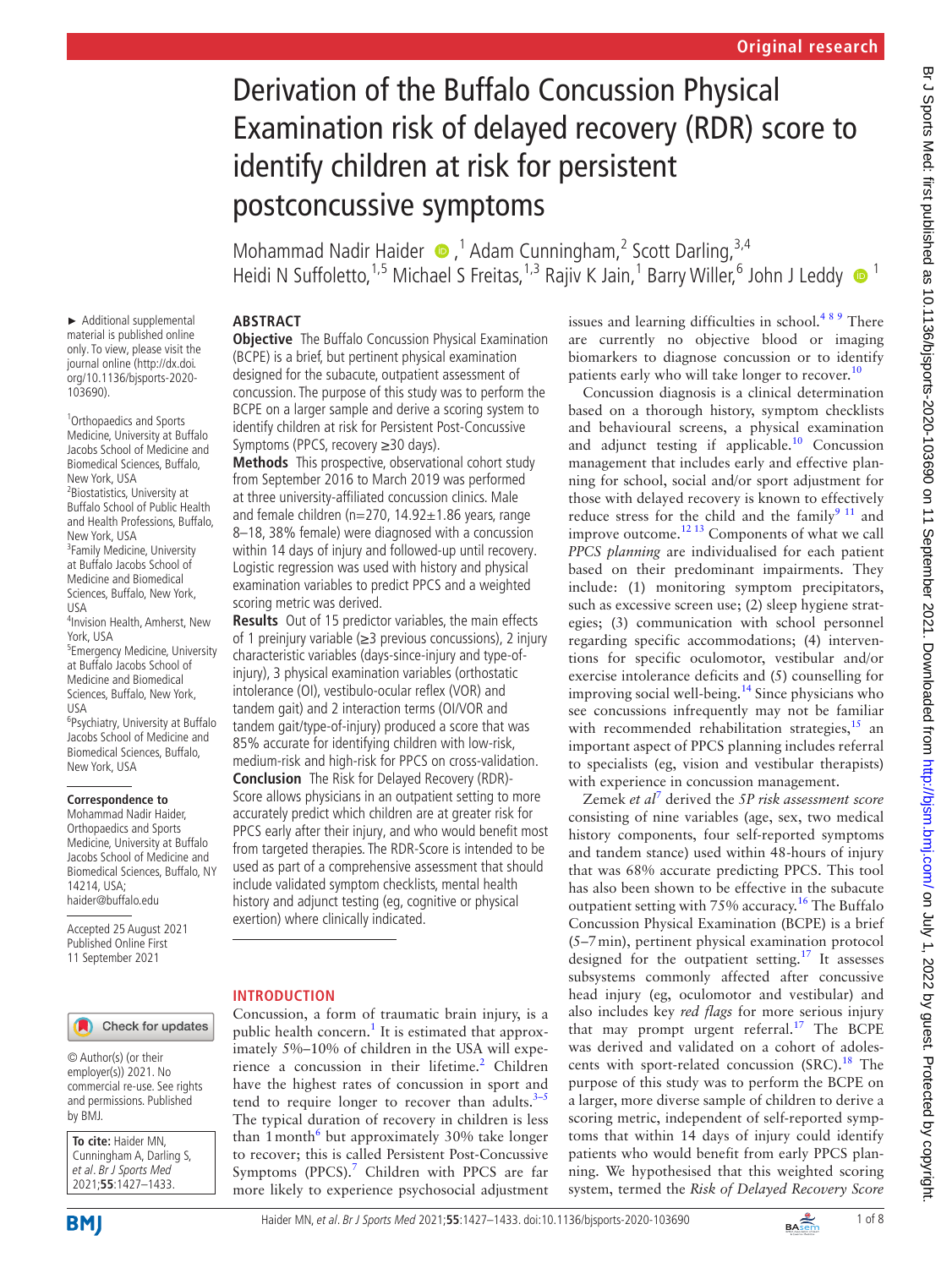*(RDR-score*), would perform significantly better than the null model for predicting PPCS.

#### **METHODS**

#### **Design and settings**

This prospective cohort study was reviewed and approved by the University at Buffalo IRB and a waiver of consent was granted. The setting was three multidisciplinary university-affiliated concussion clinics in Buffalo, NY and Niagara Falls, NY from September 2016 to March 2019. Patients with suspected concussion were referred from the emergency department, athletic trainers, urgent care centres, school nurses and primary care physicians.

#### **Patient and public involvement statement**

Patients or the public were not involved in the design, conduct, reporting or dissemination plans of this manuscript.

#### **Participants**

Males and females, aged 8–18 years, diagnosed with concussion by sports medicine physicians within 14 days of injury. Participants were excluded if they had: (1) injury involving loss of consciousness for ≥30min or post-traumatic amnesia for ≥24hours; (2) lesion on CT/MRI (if performed) and/or focal neurologic sign consistent with intracerebral lesion or (3) history of moderate to severe brain injury (GCS≤12). Participants were removed from analysis if they (1) had a second concussive head injury before recovery, or (2) were lost to follow-up before clinical clearance.

#### **Exposure and management of concussion**

The exposure of interest for this study was a concussion diagnosed using recent Concussion in Sport Group guidelines, including history (using a symptom checklist and behavioural screening questionnaires), concussion-like symptoms linked to a concussive head injury or injury to another part of the body with force transmitted to the head, a concussion-focused clinical assessment, $17$  and adjunct tests if indicated (eg, exercise tolerance test).<sup>19</sup> Clinical management protocols were standardised among all study physicians. Participants were instructed to not participate in sports or other activities that pose a risk for further head injury, to engage in light aerobic exercise/physical activity<sup>12</sup> and to do social/work activities below their symptomexacerbation thresholds. Following good medical standards of practice, cervical impairments (if present) were treated early with pharmacological and/or non-pharmacological therapies since untreated cervical injuries are a common comorbidity associated with delayed recovery.<sup>20</sup> Details regarding our practice's cervical management protocol are described in [online supplemental](https://dx.doi.org/10.1136/bjsports-2020-103690)  [file 2](https://dx.doi.org/10.1136/bjsports-2020-103690). If participants did not recover by 4 weeks from injury, a multidisciplinary approach was used that included, when clinically indicated, a physical therapist (for vestibular and cervical therapy), an occupational therapist (for vision therapy) and/or a neuropsychologist (for cognitive or mood-related issues).<sup>[21](#page-6-16)</sup> The lead study physician (JJL) met with study physicians at quarterly department meetings to review/revise clinical management protocols per university teaching standards.

#### Predictor variables

Predictor variables were separated into three categories: (1) demographics; (2) injury characteristics; and (3) physical examination findings.

## **Demographics**

Variables included: (1) age, (2) sex (male/female) and (3) number of previous concussions.

#### Injury characteristics

This included time-since-injury and type-of-injury. Time-sinceinjury is the difference in days from injury to initial clinic visit. Type-of-injury was classified according to injury severity into two groups: (1) single/low-velocity injury and (2) multiple/ high-velocity injury. The latter included complex injuries such as multiple suspected concussive events without time for recovery in between (ie, overlapping concussion syndrome) $^{22}$  and highvelocity injuries such as motor vehicle accidents (MVAs) or falls from a height. In the context of SRC, most were classified as single/low-velocity except if the injury was very serious (described in detail in the limitations section) or if children who continued to play after the initial concussive head injury suffered another head injury within the same game. Children who continued to play without sustaining another distinct head injury were classified as single/low-velocity.

#### Physical examination

Predictor variables from the BCPE included (1) orthostatic intolerance $^{23}$  $^{23}$  $^{23}$  (OI, defined as reporting symptoms of lightheadedness or dizziness<sup>24</sup> using the 1min standing<sup>25</sup> after 2min supine<sup>[26](#page-7-2)</sup> orthostatic manoeuvre); (2) ocular smooth pursuits (SP); (3) horizontal repetitive saccades; (4) vertical repetitive saccades; (5) vestibulo-ocular reflex (VOR); (6) near point convergence; (7) tandem gait; $^{27}$  $^{27}$  $^{27}$  (8) neck tenderness; (9) neck muscle spasm and (10) neck range of motion. Directions for each component of the BCPE have been published previously<sup>17</sup> and directions for the specific physical examination components that made it to the final scoring tool are provided in [online supplemental file 2.](https://dx.doi.org/10.1136/bjsports-2020-103690)

#### **Main outcome**

The main outcome measure was duration of recovery, calculated as the difference in days from injury to determination of clinical recovery from concussion. Participants were considered recovered clinically by their physician when they: (1) returned to a baseline level of symptoms at rest; (2) had a normal physical examination and (3) were able to exercise and return-to-school without exacerbation of concussion-like symptoms.<sup>28</sup> Athlete participants who needed clearance to begin a return-to-play protocol also had to demonstrate good exercise tolerance.<sup>[19](#page-6-14)</sup> Since duration of recovery is subject to interval censoring in patients with longer recovery times (ie, not knowing the exact date of recovery due to large gaps between clinic visits after the first 4 weeks), the outcome used for predictive models was the binary variable PPCS (recovery time  $\geq$ 30 days). This is elaborated on in [online supplemental file 1](https://dx.doi.org/10.1136/bjsports-2020-103690) (pp 2–3).

#### **Statistical analysis**

Sample size was estimated based on number of components in the initial assessment for logistic regression using the 10 events per predictor variable per group rule of thumb<sup>29 30</sup> (4 demographic and 9 physical examinations) for a minimum sample size of 130 participants in each group (total 260 in two groups). This a priori sample size estimation did not account for unequal sample sizes, which is a major limitation of this manuscript and is discussed in more detail in the limitations section. Physical examination and demographic variables for the entire population were summarised using descriptive statistics. Recovery times were categorised as normal recovery (≤29 days) and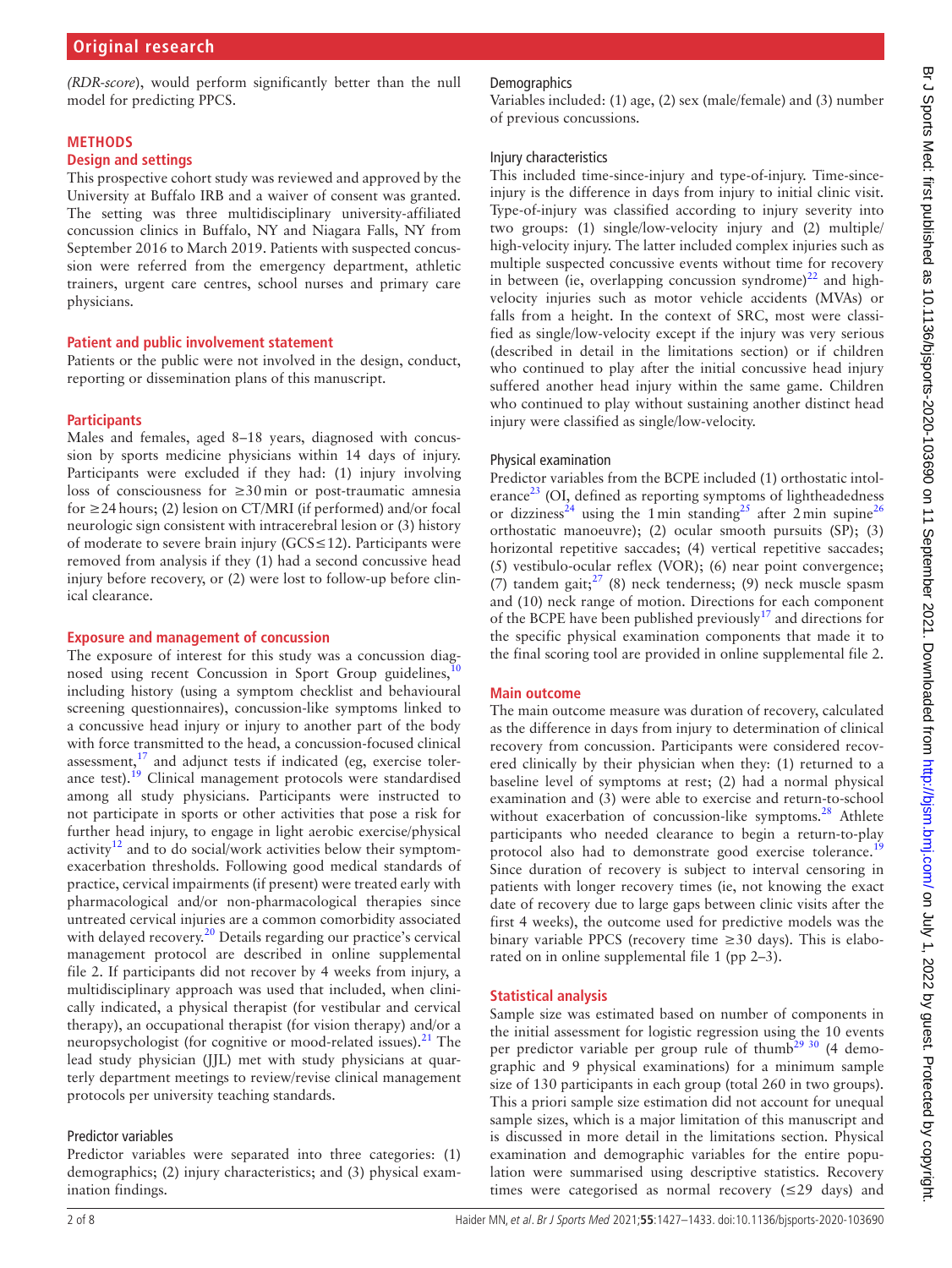Br J Sports Med: first published as 10.1136/bjsports-2020-103690 on 11 September 2021. Downloaded from http://bjsm.bmj.com/ on July 1, 2022 by guest. Protected by copyright Br J Sports Med: first published as 10.1136/bjsports-2020-103690 on 11 September 2021. Downloaded from mublishipsm.bmj.com/ on July 1, 2022 by guest. Protected by copyright.

delayed recovery (PPCS,  $\geq$ 30 days). Distribution of the continuous outcome variable (recovery time in days) was assessed, and appropriate transformations were used if applicable. Results of the assessment of distribution and transformations are presented in [online supplemental file 1](https://dx.doi.org/10.1136/bjsports-2020-103690) (pp 2–3).

Individual predictors were regressed to response variables. The distribution of discrete variables (time-since-injury and number of previous concussions) was regressed on response variables and acceptable cut-offs/stratifications were selected to maximise predictive potential. Time-since-injury was not a covariate in the same sense as the other predictors and was regressed on the response variables using Cox Proportional Hazard (Cox PH), Accelerated Failure Time (AFT) and binomial Generalised Linear Modelling (bGLM) models. The Cox PH and AFT models were considered as they are commonly used to model time to event data, while the bGLMs provided greater flexibility than logistic regression alone. For Cox PH, estimated hazard of stratified timesince-injury was plotted against recovery time and PH assumptions were assessed using Schoenfeld Global Test. For AFT and bGLM models, time-since-injury was incorporated as a continuous predictor and the linearity assumption was checked visually using a scatter plot of log recovery time against time-since-injury with a locally estimated scatterplot smoothing curve fitted on top. Four different AFT models were assessed; log-logistic, lognormal, Weibull and Inverse-Weibull which correspond to logistic, normal, extreme value (minimum) and extreme value (maximum) residual distributions, respectively, when fitting a linear regression model to the log-transformed recovery times. For the bGLM model, four different link functions were tested; logit, probit, log–log and complementary log–log that correspond to the survival functions for the log-logistic, lognormal, Weibull and Inverse-Weibull AFT models, respectively. Since the physical examination results of the BCPE can be expected to vary depending on how long after the injury the initial examination is performed, tests for interaction were performed between time-since-injury and these response variables to justify their inclusion as additive terms in the models.

Predictive models were built using Cox PH, AFT and bGLM for incidence of delayed recovery using: (1) physical examination components only; (2) all predictors and (3) all predictors and interactions. Forward stepwise selection was performed using the Akaike Information Criterion (AIC) to identify significant contributors to the model and the *best* model was selected to build a scoring system. Model fit was assessed visually for AFT models using quantile–quantile plots and for bGLM using the Hosmer-Lemeshow test. Collinearity was assessed by testing for independence between model predictors. Coefficients were multiplied by a common multiplier *m* to get integer values and *RDR-score* ranges for low risk (<30%), medium risk (30%–70%) and high risk (>70%). Finally, cross-validation was performed using leave-one-out cross-validation $31$  to estimate final model performance and discrimination assessed using the C statistic.<sup>[32](#page-7-7)</sup> Detailed results of the statistical analysis are provided in [online](https://dx.doi.org/10.1136/bjsports-2020-103690)  [supplemental file 1](https://dx.doi.org/10.1136/bjsports-2020-103690) and a brief summary is provided below. All data analyses were performed using the R programming language. $33$ 

#### **RESULTS**

From September 2016 to March 2019, 359 children and adolescents were evaluated in our university clinics and diagnosed with a concussion. Two hundred and eighty-four participants met eligibility criteria and were included in the study; however, 11 participants were lost to follow-up and three participants had a second

<span id="page-2-0"></span>

|  | Table 1 Univariate sample demographics |  |
|--|----------------------------------------|--|
|  |                                        |  |

| 270                |
|--------------------|
| 14.92 (1.86) years |
| 62% male (167)     |
| 5 (4, 8) days      |
| 32 (18, 46.75)     |
| 22 (11, 39) days   |
| 36.3% (98)         |
| $5.9\%$ (16)       |
| 84.1% (227)        |
| 89.6% (242)        |
| $5.6\%$ (15)       |
| 46.3% (125)        |
| 7.0% (19)          |
| 48.9% (132)        |
| 12.2% (33)         |
| 59.3% (160)        |
| 59.3% (160)        |
| 54.4% (147)        |
| 45.6% (123)        |
| 20.0% (54)         |
| 42.2% (114)        |
|                    |

\*On Post-Concussion Symptom Scale (*max=132*).

HS, horizontal repetitive saccades; NPC, near point convergence; OI, orthostatic intolerance; ROM, range of motion; SP, smooth pursuits; VOR, vestibulo-ocular reflex; vs, vertical repetitive saccades.

head injury while they were still recovering and were removed from analysis. Hence, 270 concussed children and adolescents within 14 days of their injury (majority SRC) comprised the final sample. The 14 participants not included in the analysis did not significantly differ in age or sex. Sample demographics are presented in [table](#page-2-0) 1.

Results of regression of individual predictors on response variables are presented in [online supplemental file 1](https://dx.doi.org/10.1136/bjsports-2020-103690). A cut-off of or more previous concussions was identified to have the highest accuracy. P-values of the tests of independence between predictor and response variables are presented in [figure](#page-3-0) 1. OI, sex, SPs, type of injury and time-since-injury all had a statistically significant association with log of recovery times at a Bonferroni-corrected significance level. OI, SP, type-of-injury, time-since-injury and VOR had a statistically significant association with incidence of delayed recovery at a Bonferroni-corrected significance level.

Physical examination covariates did not reach significance to be time-dependent; hence, time-since-injury was incorporated into the model as an independent covariate. Correlation between predictors was assessed and only two pairs of interaction (sex/ neck tenderness and OI/VOR, ([online supplemental file 1](https://dx.doi.org/10.1136/bjsports-2020-103690)), figure 5.3) were significant at a p<0.05 level. Results of model selection predicting delayed Recovery are presented in [table](#page-3-1) 2.

Delayed recovery was predicted for the Cox and AFT models if the median recovery time under the model was  $\geq 30$  days, and if the probability was >0.5 for bGLM. The best model was chosen based on highest accuracy and lowest AIC, which was the bGLM model with a complementary log–log link function using all predictor variables (history and physical examination) and interactions with stepwise selection. The C-statistic for this model was 0.74. A calibration plot for this model is presented in [figure](#page-4-0) 2.

The *best* model predicting delayed recovery included the main effects of one demographic variable  $(\geq 3$  previous concussion), two injury characteristic variables (time-since-injury and type of injury), three physical examination variables (OI, VOR and tandem gait)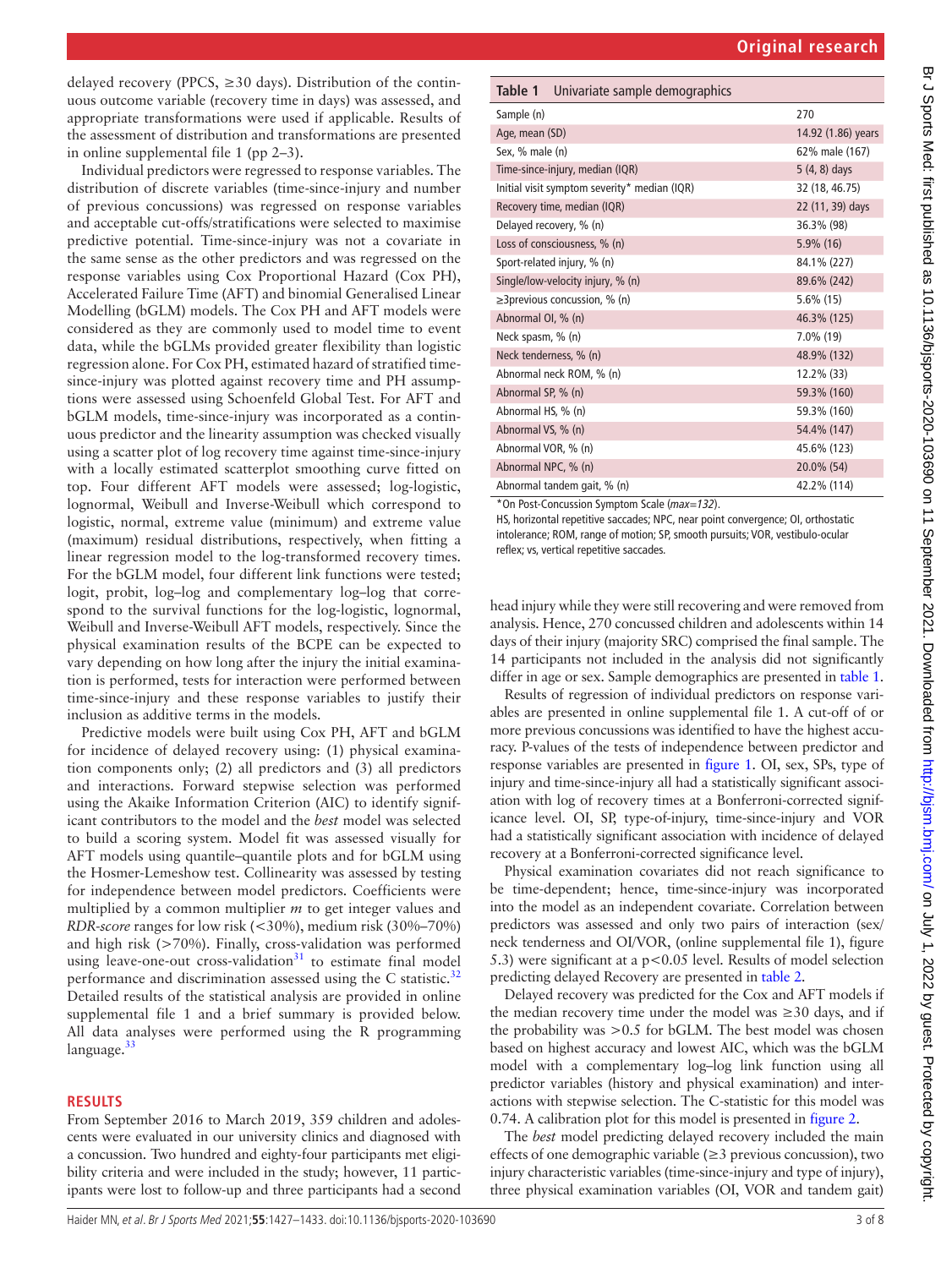

**Figure 1** P-values of the tests of independence between all predictor variables and response variables with a Bonferroni-corrected level. P-values are plotted on a log scale, so the longer bars correspond to smaller p-values.

and two interaction terms. Details of the bGLM model with a complementary log–log link function are presented in [table](#page-4-1) 3.

Coefficients from the bGLM model were multiplied by multipliers *m* to produce scaled, integer coefficients. An *m*=3.832 was chosen because it was the smallest multiplier with a low root mean square difference between the scaled coefficients and the nearest integers. Scaled integers were tabulated and ranges for low-risk, medium-risk and high-risk were made. Final values for the BCPE screening tool predicting delayed recovery are presented in [table](#page-4-2) 4. After internal cross-validation, the BCPE RDR-Score for delayed recovery was 85% accurate. It misclassified 5% of participants as high-risk for delayed recovery (95% specificity) and misclassified 33% of participants as low-risk for delayed ecovery (67% sensitivity).

#### **DISCUSSION**

This prospective cohort study identified three variables from the history and three variables from a brief physical examination performed a mean of 6days after injury that predicted PPCS with 85% accuracy. Current clinical practice recommendations <span id="page-3-0"></span>include delaying focused therapies such as vestibular therapy or cognitive rehabilitation until 1 month after injury.<sup>14</sup> Therefore, experienced clinicians felt that there would be less harm in delaying treatment for a few weeks than prescribing therapies that would not impact the natural recovery seen in most youth patients after concussion. The high specificity of the RDR-score helps achieve this aim by minimising false positive assessment of high risk. We used the cut-off points that maximised accuracy of the decision rule. The ultimate decision regarding the provision of resources and services is up to the clinician and should be individualised to the needs of the patient. The purpose of this study was to give clinicians key information within the subacute evaluation phase after concussion to make treatment decisions to help patients at greater risk for PPCS avoid delayed recovery. This does not mean that clinicians should withhold low-resource information from any patient when first evaluated (eg, physical and cognitive activity guidance, basic sleep hygiene), but that those identified by the RDR-score as high risk additionally should receive specific PPCS planning as early as possible. Of the 270 participants in this study, 36% had delayed recovery,

<span id="page-3-1"></span>

| Table 2<br>Summary of model selection     |                                      |                    |                    |                             |                 |                    |                                                |                    |                 |                    |                    |                    |
|-------------------------------------------|--------------------------------------|--------------------|--------------------|-----------------------------|-----------------|--------------------|------------------------------------------------|--------------------|-----------------|--------------------|--------------------|--------------------|
|                                           | Binomial GLM (complementary log-log) |                    |                    | AFT model (Inverse-Weibull) |                 |                    | Cox PH model (stratified by time-since-injury) |                    |                 |                    |                    |                    |
| Model                                     | Accuracy (%)                         | Sensitivity<br>(%) | Specificity<br>(%) | AIC (# predictors)          | Accuracy<br>(%) | Sensitivity<br>(%) | Specificity<br>(%)                             | AIC (# Predictors) | Accuracy<br>(%) | Sensitivity<br>(%) | Specificity<br>(%) | AIC (# predictors) |
| Models with main effects only             |                                      |                    |                    |                             |                 |                    |                                                |                    |                 |                    |                    |                    |
| Null model                                | 64                                   | $\mathbf{0}$       | 100                | 356                         | 64              | $\mathbf 0$        | 100                                            | 2243               | 64              | 0                  | 100                | 1927               |
| Physical examination<br>only              | 67(63)                               | 35(31)             | 86 (82)            | 338 (10)                    | 63 (62)         | 3.1(0)             | 99 (99)                                        | 2262 (10)          | 75 (74)         | 48 (46)            | 92 (91)            | 1928 (10)          |
| All predictors                            | 76 (73)                              | 54 (49)            | 89 (87)            | 278 (15)                    | 74 (73)         | 45 (43)            | 91 (90)                                        | 2164 (15)          | 75 (73)         | 51 (47)            | 90 (88)            | 1915 (14)          |
| <b>Models including interaction terms</b> |                                      |                    |                    |                             |                 |                    |                                                |                    |                 |                    |                    |                    |
| All interactions                          | 92 (66)                              | 87 (48)            | 96 (77)            | 338 (120)                   | 84 (70)         | 66 (46)            | 95 (84)                                        | 2167 (120)         | 80 (62)         | 71 (65)            | 85 (67)            | 1965 (105)         |
| <b>Stepwise selected models</b>           |                                      |                    |                    |                             |                 |                    |                                                |                    |                 |                    |                    |                    |
| All predictors stepwise                   | 77(75)                               | 57 (53)            | 89 (89)            | 266(7)                      | 73 (72)         | 43 (43)            | 92 (90)                                        | 2150(6)            | 76 (73)         | 54 (47)            | 89 (88)            | 1901 (5)           |
| All interactions stepwise 78 (75)         |                                      | 56(51)             | 91 (90)            | 263(8)                      | 73 (72)         | 43 (43)            | 92 (90)                                        | 2150(6)            | 75 (70)         | 45 (46)            | 92 (85)            | 1900(7)            |

Pairs of numbers in a cell refer to performance on training and test data, with the upper number showing performance on the training data, and the lower number the cross-validation performance. For AFT and bGLM models, res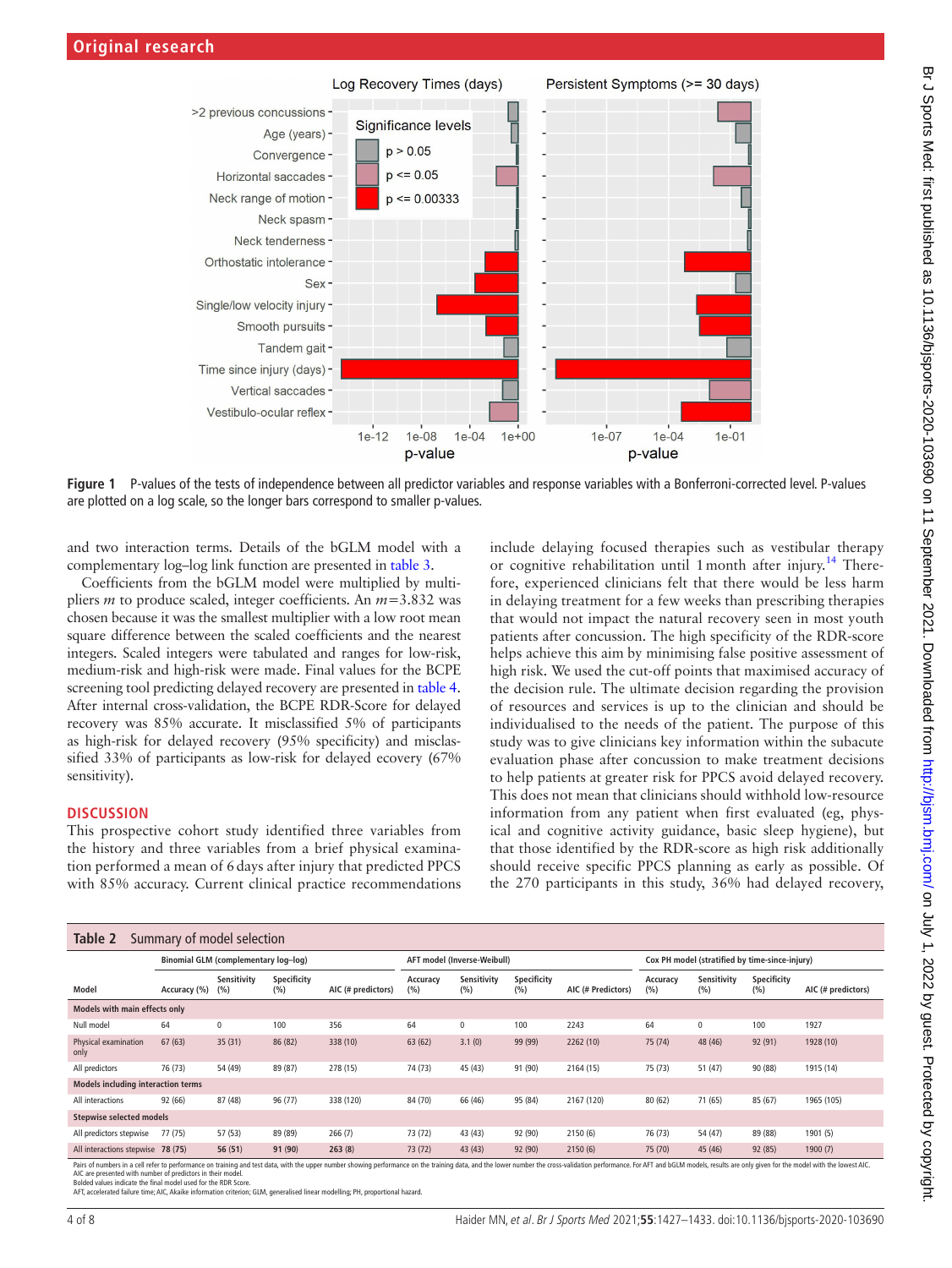

<span id="page-4-0"></span>**Figure 2** Calibration plot for the final model. PPCS, persistent post-concussive symptoms.

so the lower bound on the accuracy of any predictive model was set at 64%, simply by predicting that no participants would have delayed recovery regardless of their risk factors. Our BCPE RDR-score was 85% accurate when calculated during the early phase after injury after cross-validation, which was significantly better than the null hypothesis for predicting PPCS incidence.

PPCS planning should be based on the patient's underlying impairments.[14](#page-6-9) This convenient risk calculation score identifies children who require early PPCS planning, but it can also be used with other clinical tools, including symptom checklists that identify mood-related and cognition-related impairments, <sup>[34](#page-7-9)</sup> mental health<sup>35</sup> and migraine history<sup>36</sup> and treadmill testing<sup>[37](#page-7-12)</sup> that identifies exercise intolerance. The information is used to individualise a treatment programme to reduce the risk of prolonged recovery. Children identified by the RDR-score as low-risk for PPCS should nevertheless be given low-resource guidance to help ensure that they will recover uneventfully, including education about avoiding symptom provocation, safe physical and cognitive activity levels, basic sleep hygiene and how to monitor recovery. A mobile calculator app (eg, *MD Calc*) or an Excel spreadsheet could be used to make a template with

<span id="page-4-1"></span>

| Table 3 Details of the final bGLM model with a complementary log-<br>log link function |         |         |                    |  |  |  |
|----------------------------------------------------------------------------------------|---------|---------|--------------------|--|--|--|
| Variable                                                                               | Coeff.  | P >  z  | 95% CI             |  |  |  |
| Time-since-injury                                                                      | 0.26    | < 0.001 | $0.19$ to $0.33$   |  |  |  |
| ΟI                                                                                     | 1.31    | < 0.001 | 0.58 to 2.03       |  |  |  |
| <b>VOR</b>                                                                             | 1.29    | < 0.001 | 0.56 to 2.02       |  |  |  |
| $\geq$ 3 previous concussion                                                           | 1.08    | 0.018   | $0.18$ to $2.0$    |  |  |  |
| Tandem gait                                                                            | 0.29    | 0.259   | $-0.22$ to $0.80$  |  |  |  |
| High-velocity/multiple impact                                                          | 0.50    | 0.290   | $-0.43$ to 1.43    |  |  |  |
| $OL \times VOR$                                                                        | $-1.13$ | 0.023   | $-2.11$ to $-0.17$ |  |  |  |
| High-velocity/multiple impact $\times$<br>tandem gait                                  | 1.27    | 0.103   | $-0.25$ to 2.79    |  |  |  |
| Intercept                                                                              | $-3.69$ | < 0.001 | $-4.50$ to $-2.89$ |  |  |  |
| OL orthoctatic intolerance: VOR vestibule equiprizedex                                 |         |         |                    |  |  |  |

OI, orthostatic intolerance; VOR, vestibulo-ocular reflex.

'Yes or No'' responses to the six items (with appropriate multipliers) to rapidly provide the RDR-score for physicians in the busy clinic setting. Two sample clinical scenarios using the BCPE RDR-score are provided in [online supplemental file 2](https://dx.doi.org/10.1136/bjsports-2020-103690)).

Some variables not included in our model have previously been identified as predictors of PPCS.<sup>38</sup> Female sex was a significant contributor to predicting PPCS in the Cox PH and AFT models, but not in the bGLM model, so it did not make it into the RDRscore. Female sex has historically $38$  been associated with longer recovery times and it correlated with longer mean recovery time in our sample, but it was not predictive of the binary diagnosis of PPCS ( $\geq$ 30 days recovery). In a recent prospective study, however, male and female patients managed with early aerobic exercise recovered equally well.<sup>39</sup> Participants in our study were managed according to our clinics' protocols, which identify and treat symptom generators regardless of sex. There was also a

<span id="page-4-2"></span>

| Table 4 The Buffalo Concussion Physical Examination RDR-score for<br>delayed recovery         |                                    |                          |  |  |  |
|-----------------------------------------------------------------------------------------------|------------------------------------|--------------------------|--|--|--|
| Predictor                                                                                     | <b>Description</b>                 | Score                    |  |  |  |
| Days since injury                                                                             | $n$ (in days)                      | 1 point per day          |  |  |  |
| High velocity/multiple<br>impact                                                              | No (0) or yes (1)                  | 2 points                 |  |  |  |
| $\geq$ 3 previous concussions                                                                 | No (0) or yes (1)                  | 4 points                 |  |  |  |
| ΟI                                                                                            | Normal (0) or abnormal (1)         | 5 points                 |  |  |  |
| <b>VOR</b>                                                                                    | Normal (0) or abnormal (1)         | 5 points                 |  |  |  |
| Tandem gait                                                                                   | Normal (0) or abnormal (1)         | 1 point                  |  |  |  |
| OI * VOR                                                                                      | 1 if both are abnormal, 0 elsewise | $-4$ points              |  |  |  |
| High velocity/multiple<br>impact * tandem gait                                                | 1 if both are abnormal, 0 elsewise | 5 points                 |  |  |  |
| <b>RDR-score classifications</b>                                                              |                                    | <b>Total score range</b> |  |  |  |
| Low risk $\left\langle \langle 30\% \right\rangle$ risk of delayed recovery)                  | $0 - 10$                           |                          |  |  |  |
| Medium risk (30%-70% risk of delayed recovery)                                                | $11 - 14$                          |                          |  |  |  |
| High risk (>70% risk of delayed recovery)<br>$15+$                                            |                                    |                          |  |  |  |
| OI, orthostatic intolerance; RDR, risk for delayed recovery; VOR, vestibulo-ocular<br>reflex. |                                    |                          |  |  |  |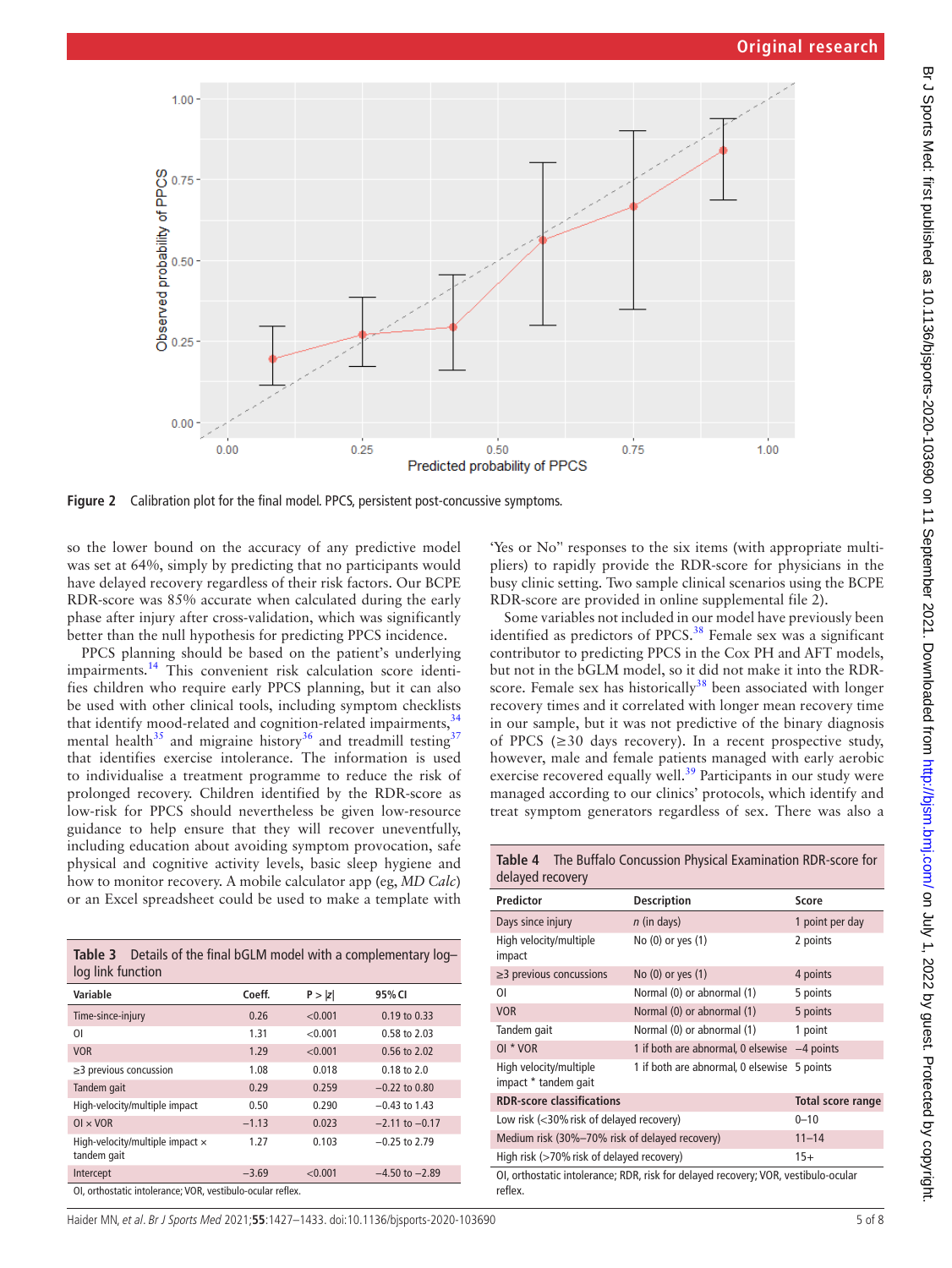significant correlation between female sex and neck tenderness at the initial clinical assessment (mean 6days after injury), and untreated concomitant cervical injuries have been associated with longer recovery times.<sup>20 38</sup> We typically treat neck injuries early according to recent guidelines,  $^{10}$  15 so it is not surprising that neck examination components (tenderness, spasm, reduced ROM) were not associated with PPCS risk in our sample. Future research should investigate the benefits of early management in those with neck injuries after concussion.

Time-since-injury was challenging to incorporate and, of the methods assessed, the bGLM with a complementary log–log link function performed best. One-point per day till presentation at the clinic was assigned in our scoring system, so children presenting 14 days after injury with ongoing signs and symptoms of concussion automatically qualified for the highrisk category for PPCS and were therefore candidates for PPCS planning. These findings are consistent with research by Kontos  $et \text{ } a l^{40}$  $et \text{ } a l^{40}$  $et \text{ } a l^{40}$  showing that recovery is delayed in those presenting to clinic later rather than sooner after injury. The increase in risk for PPCS for children presenting later could also be due to right censorship. Right censorship occurs when a subject is removed from the study before being included.<sup>[41](#page-7-16)</sup> So children who appear to *wait a week and see* if they recover before being assessed by a physician but do not recover are at a higher risk for delayed recovery simply because children who recovered before being assessed by our clinicians were not included in the analysis. Further research investigating this relationship should be performed.

From the BCPE, the main effects of OI, VOR and tandem gait were included in the final predictive model. These elements assess the vestibular and autonomic, $42$  vestibular and ocular<sup>43</sup> and dynamic vestibular<sup>44</sup> subsystems, respectively. Impairments in each of these subsystems have been associated with longer recovery in concussed children,  $43\frac{45}{15}$  so we can be confident in including these in the BCPE RDR-score. While the majority of our subjects recovered from their vestibular deficits spontaneously, there is evidence that early vestibular rehabilitation may prevent persistent impairments; $^{20}$  so, in certain cases of significant vestibular impairment, early directed intervention with a physical or occupational therapist should be considered as part of *PPCS planning*.

There are two interaction terms in our score, one positive and one negative. The negative interaction term between OI and VOR was included in both the Cox PH and bGLM models. Examining the coefficients for this term, when both OI and VOR were present, the HR in the Cox PH model and the combined coefficients in the bGLM model were comparable to when they were included separately. Hence, the combined effect of OI and VOR was not additive, and we can be confident in including a negative interaction term for their co-occurrence in the scoring system. The main effects of OI and VOR were highly significant (p<0.0005), while the coefficients for the OI and VOR interaction term were significant at a 0.05 level. We can therefore be confident that these predictors are valid; however, we are less certain about the main effect of tandem gait and the positive interaction term multiple/high-velocity injury and tandem gait. While these have been included in the model by stepwise selection using AIC, their individual coefficients had lower significance (p=0.259 and 0.103, respectively). A larger sample size would allow this issue to be resolved with more confidence.

## **Limitations**

Our a priori sample size estimate did not account for unequal outcomes. With an average PPCS incidence of  $\sim$ 30%, we should have collected a sample of 520 participants in total. Additionally, prior research has shown that generic rule-of-thumb sample size recommendations for multilevel logistic regression may not be reliable when distribution of predictors is not equal.<sup>[46](#page-7-20)</sup> A minimum recommended sample size for a future validation study based on 20 predictors-per-variable, $17/6$  predictor variables from the BCPE RDR-score and 30 interaction pairs with a PPCS incidence of 36% would equal 2000 participants in total. Larger, multicentre studies should be performed to externally validate the integers of the scoring system.

Furthermore, our scoring system was developed using patients in a sports medicine clinic setting that incorporates early treatment for cervical injury; hence, this scoring system may not be predictive in children who are managed using older standards of care (ie, 'cocooning').<sup>[48](#page-7-22)</sup> Nevertheless, our clinic is not a 'one stop shop'' for concussion management and functions much as a primary care setting would in terms of referring patients to community providers for specialised treatment (eg, vision, vestibular, psychological and cognitive interventions). The majority of concussions in our sample were (1) from sport-related injuries (84%), (2) single/low-velocity injuries (90%) and (3) in older children 12–18years of age. We had few cases of assaults and MVAs (which are associated with much longer recovery times).<sup>[7](#page-6-4)</sup> These were classified as high-velocity injuries, and almost all met criteria for high-risk for PPCS so we are confident about including them in the RDR-score; however, there were very few complex injuries in our sample  $(n=28)$ , which increases the risk for a type 1 error.[49](#page-7-23) Future studies should validate the BCPE RDR-score in a more heterogeneous population. Our scoring system includes injury severity, which depends on an accurate patient history. This may not be reliable with children; hence, confirming details of the injury with observers is advised. Additionally, some SRC may not necessarily qualify as 'low-velocity'' and may be associated with additional trauma (eg, musculoskeletal injury) that may delay recovery, so each case should be classified according to all of the clinical information. Finally, this scoring system does not incorporate subjective concussion symptom checklists or mood-related diagnoses, which are known to be associated with delayed recovery.<sup>38 50</sup> We did not include symptoms in our model because of concerns about under-reporting or overreporting due to secondary gain motives. $51$  Thus, the RDR-score can be used in concert with symptom checklists, mental health and migraine history, and adjunct testing to enhance overall predictive performance.

#### **CONCLUSION**

The RDR-score is an easy-to-use, clinically relevant scoring system that, within 14 days of injury, can identify children at risk for developing PPCS. It is 85% accurate using 3 components of the history (≥3 previous concussions, days since injury and severity of injury) and 3 components of the BCPE (OI, VOR and tandem gait) to classify children at low (<30%risk, score=0–10), medium (30%– 70% risk, score=11–14) or high  $(>70\%$  risk, score=15+) risk for developing PPCS. Physicians in multiple settings can use this tool to implement early *PPCS planning* for high-risk patients, take a *wait and see* approach for low-risk patients and decide on treatment recommendations based on patient-specific goals for children at medium-risk for developing PPCS. Early PPCS planning should be tailored to each patient based on underlying impairments, which are identified from a complete concussion evaluation consisting of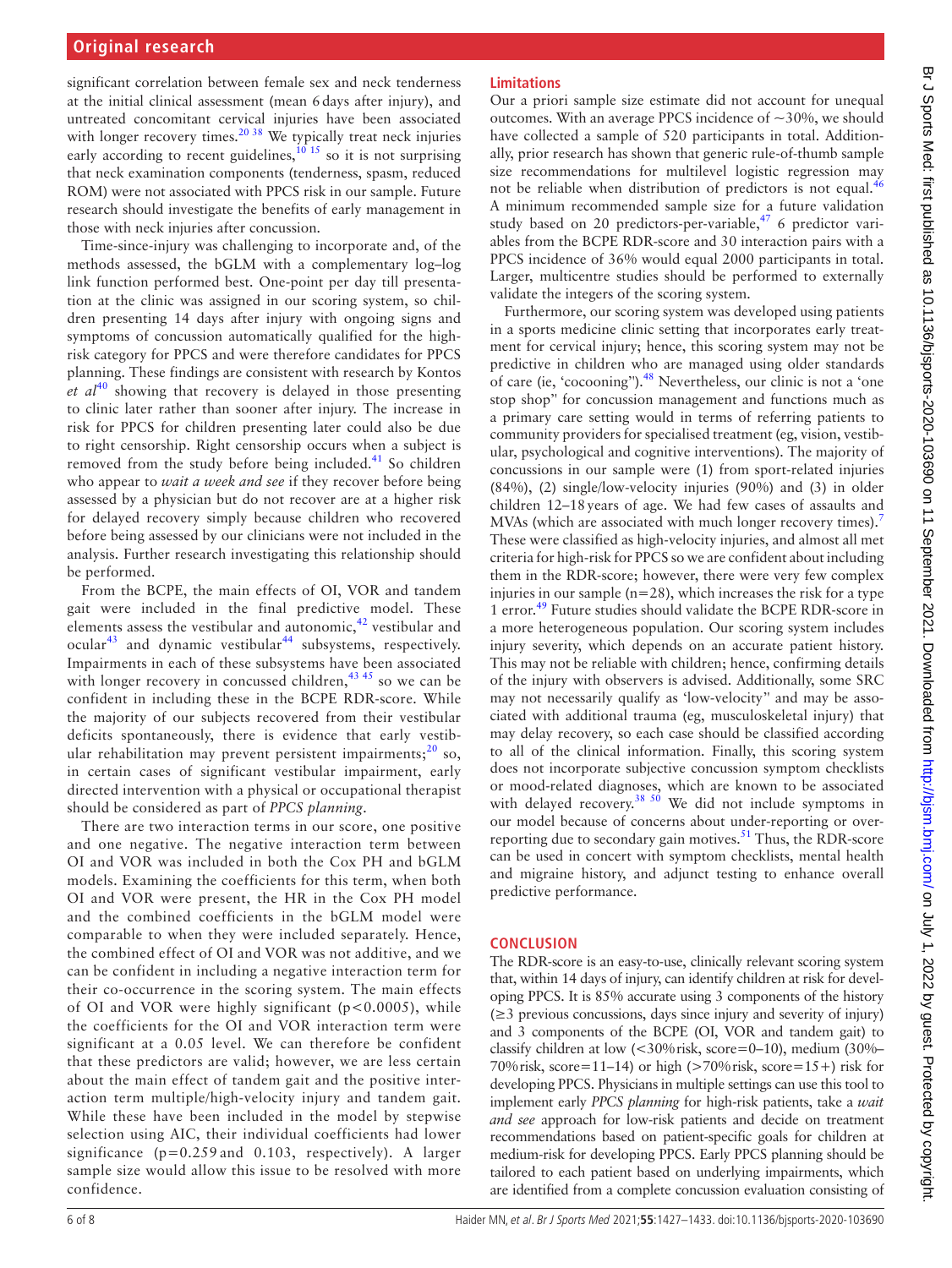### **What are the findings?**

- ► Using three components of the Buffalo Concussion Physical Examination and three components of the history, physicians can use the risk of delayed recovery (RDR)-score as a decision rule to identify children who would benefit most from early Persistent PostConcussion Symptom (PPCS) planning.
- $\blacktriangleright$  The RDR-score classifies children within 14 days of injury into low-risk (<30%), medium-risk (30%–70%) or high-risk (>70%) for developing PPCS with 85% accuracy.
- ► This RDR-score was generated independent of symptom checklists, mood screeners or mental health history, so it can be used in concert with them without overlap in predictive capability.

#### **How might it impact on clinical practice in the future?**

- ► Interventions for concussion are usually delayed because the majority of impairments spontaneously recover within 1month, however, 15%–30% of children take longer to recover and develop PPCS. Using the RDR-score decisions rule, clinicians can identify children who are at a high risk and begin planning for early intervention.
- ► Symptoms of PPCS are treated by identifying underlying symptom generators and providing directed interventions. Initial clinic evaluation of an acute concussion should include (1) a complete history including mental health history; (2) focused examination of the oculomotor, vestibular and cervical systems for common postconcussive impairments; (3) symptom checklists and (4) screens for changes in cognition and mood.
- ► Early planning for PPCS can include monitoring symptom exacerbators, communication with school personnel regarding accommodations, referral for specific oculomotor, vestibular and/or neurobehavioural interventions and sportspecific therapies.

history (including symptom checklists and behavioural screens), a concussion-focused physical examination and adjunct testing (eg, cognitive or exertional) where clinically indicated.

#### **Twitter** Barry Willer [@#bswiller](https://twitter.com/#bswiller)

**Contributors** MNH, BW and JJL designed the study; MNH, JJL, SD, HNS, MSF and RKJ contributed to study design, acquisition of data and revising the clinical management protocols; MNH and AC performed all the statistical analysis; MNH, AC, JJL and BW contributed significantly in preparing the manuscript; all authors contributed to manuscript writing and gave final approval before submission.

**Funding** Research reported in this publication was supported by the National Institute of Neurological Disorders and Stroke of the National Institutes of Health under award number 1R01NS094444 and by the National Centre for Advancing Translational Sciences of the National Institutes of Health under award number UL1TR001412 to the University at Buffalo. The content is solely the responsibility of the authors and does not necessarily represent the official views of the National Institutes of Health.

**Disclaimer** The authors are well known in the field because of the Buffalo Concussion Treadmill Test (BCTT) and Buffalo Concussion Protocol, and the Buffalo Concussion Physical Exam (BCPE) shares the same moniker. There are no monetary gains associated with this naming pattern.

**Competing interests** None declared.

**Patient consent for publication** Not required.

**Provenance and peer review** Not commissioned; externally peer reviewed.

**Data availability statement** Data are available upon reasonable request. All data relevant to the study are included in the article or uploaded as supplementary information.

**Supplemental material** This content has been supplied by the author(s). It has not been vetted by BMJ Publishing Group Limited (BMJ) and may not have been peer-reviewed. Any opinions or recommendations discussed are solely those of the author(s) and are not endorsed by BMJ. BMJ disclaims all liability and responsibility arising from any reliance placed on the content. Where the content includes any translated material, BMJ does not warrant the accuracy and reliability of the translations (including but not limited to local regulations, clinical guidelines, terminology, drug names and drug dosages), and is not responsible for any error and/or omissions arising from translation and adaptation or otherwise.

#### **ORCID iDs**

Mohammad Nadir Haider<http://orcid.org/0000-0001-7190-0004> John J Leddy<http://orcid.org/0000-0002-0370-1289>

#### **REFERENCES**

- <span id="page-6-0"></span>1 Laker SR. Epidemiology of concussion and mild traumatic brain injury. PM&R 2011;3:S354–8.
- <span id="page-6-1"></span>2 Conder RL, Conder AA, Sports-Related concussions. [N C Med J](http://dx.doi.org/10.18043/ncm.76.2.89) 2015:76:89-95.
- <span id="page-6-2"></span>3 Kerr ZY, Chandran A, Nedimyer AK, et al. Concussion incidence and trends in 20 high school sports. [Pediatrics](http://dx.doi.org/10.1542/peds.2019-2180) 2019;144. doi:10.1542/peds.2019-2180. [Epub ahead of print: 15 Oct 2019].
- <span id="page-6-5"></span>4 Kerr ZY, Zuckerman SL, Wasserman EB, et al. Concussion symptoms and return to play time in youth, high school, and College American football athletes. [JAMA Pediatr](http://dx.doi.org/10.1001/jamapediatrics.2016.0073) 2016;170:647.
- 5 Roos KG, Kerr ZY, Djoko A. Concussion incidence in US high school and collegiate basketball. Brain injury 2016;30:531.
- <span id="page-6-3"></span>6 McCrory P, Meeuwisse W, Dvorak J. Consensus statement on concussion in sport-the 5th International Conference on concussion in sport held in Berlin, October 2016. Br J Sports Med 2017;51:838–47.
- <span id="page-6-4"></span>7 Zemek R, Barrowman N, Freedman SB, et al. Clinical risk score for persistent postconcussion symptoms among children with acute concussion in the ED. [JAMA](http://dx.doi.org/10.1001/jama.2016.1203) 2016;315:1014–25.
- 8 Wasserman EB, Bazarian JJ, Mapstone M, et al. Academic dysfunction after a concussion among US high school and college students. [Am J Public Health](http://dx.doi.org/10.2105/AJPH.2016.303154) 2016;106:1247–53.
- <span id="page-6-7"></span>9 Arbogast KB, McGinley AD, Master CL, et al. Cognitive rest and school-based recommendations following pediatric concussion: the need for primary care support tools. [Clin Pediatr](http://dx.doi.org/10.1177/0009922813478160) 2013;52:397–402.
- <span id="page-6-6"></span>10 McCrory P, Meeuwisse W, Dvořák J, et al. Consensus statement on concussion in sport-the 5<sup>th</sup> international conference on concussion in sport held in Berlin, October 2016. [Br J Sports Med](http://dx.doi.org/10.1136/bjsports-2017-097699) 2017;51:838–47.
- 11 Baker JG, Leddy JJ, Darling SR, et al. Factors associated with problems for adolescents returning to the classroom after sport-related concussion. [Clin Pediatr](http://dx.doi.org/10.1177/0009922815588820) 2015;54:961–8.
- <span id="page-6-8"></span>12 Leddy JJ, Haider MN, Ellis MJ, et al. Early subthreshold aerobic exercise for sportrelated concussion: a randomized clinical trial. [JAMA Pediatr](http://dx.doi.org/10.1001/jamapediatrics.2018.4397) 2019;173:319–25.
- 13 Schneider KJ, Leddy JJ, Guskiewicz KM, et al. Rest and treatment/rehabilitation following sport-related concussion: a systematic review. [Br J Sports Med](http://dx.doi.org/10.1136/bjsports-2016-097475) 2017;51:930–4.
- <span id="page-6-9"></span>14 Haider MN, Willer B, Leddy J. Multidisciplinary assessment and treatment. In: Silver JM, McAllister TW, Arciniegas DB, eds. Textbook of traumatic brain injury. 3 edn. American Psychiatric Pub, 2019: 677–96.
- <span id="page-6-10"></span>15 Harmon KG, Clugston JR, Dec K, et al. American medical Society for sports medicine position statement on concussion in sport. [Br J Sports Med](http://dx.doi.org/10.1136/bjsports-2018-100338) 2019;53:213-25.
- <span id="page-6-11"></span>16 Howell DR, Zemek R, Brilliant AN, et al. Identifying persistent postconcussion symptom risk in a pediatric sports medicine clinic. [Am J Sports Med](http://dx.doi.org/10.1177/0363546518796830) 2018;46:3254-61.
- <span id="page-6-12"></span>17 Haider MN, Leddy JJ, Du W. Practical management: brief physical examination for sport-related concussion in the outpatient setting. Clin J Sport Med 2018.
- <span id="page-6-13"></span>18 Leddy J, Lesh K, Haider MN, et al. Derivation of a focused, brief concussion physical examination for adolescents with sport-related concussion. [Clin J Sport Med](http://dx.doi.org/10.1097/JSM.0000000000000686) 2018;Publish Ahead of Print.
- <span id="page-6-14"></span>19 Leddy JJ, Hinds AL, Miecznikowski J, et al. Safety and prognostic utility of provocative exercise testing in acutely concussed adolescents: a randomized trial. [Clin J Sport Med](http://dx.doi.org/10.1097/JSM.0000000000000431) 2018;28:13–20.
- <span id="page-6-15"></span>20 Schneider KJ, Meeuwisse WH, Nettel-Aquirre A, et al. Cervicovestibular rehabilitation in sport-related concussion: a randomised controlled trial. [Br J Sports Med](http://dx.doi.org/10.1136/bjsports-2013-093267) 2014;48:1294–8.
- <span id="page-6-16"></span>21 Haider MN, Bezherano I. Traumatic brain Injury-Neurobiology, diagnosis and treatment. IntechOpen 2019.
- <span id="page-6-17"></span>22 Wang DH, Kostyun RO, Trojian T. Overlapping concussion syndrome: defined in a pediatric population. Connecticut Medicine2017;81.
- <span id="page-6-18"></span>23 Haider MN, Patel KS, Willer BS, et al. Symptoms upon postural change and orthostatic hypotension in adolescents with concussion. [Brain Inj](http://dx.doi.org/10.1080/02699052.2021.1871951) 2021;35:1-7.